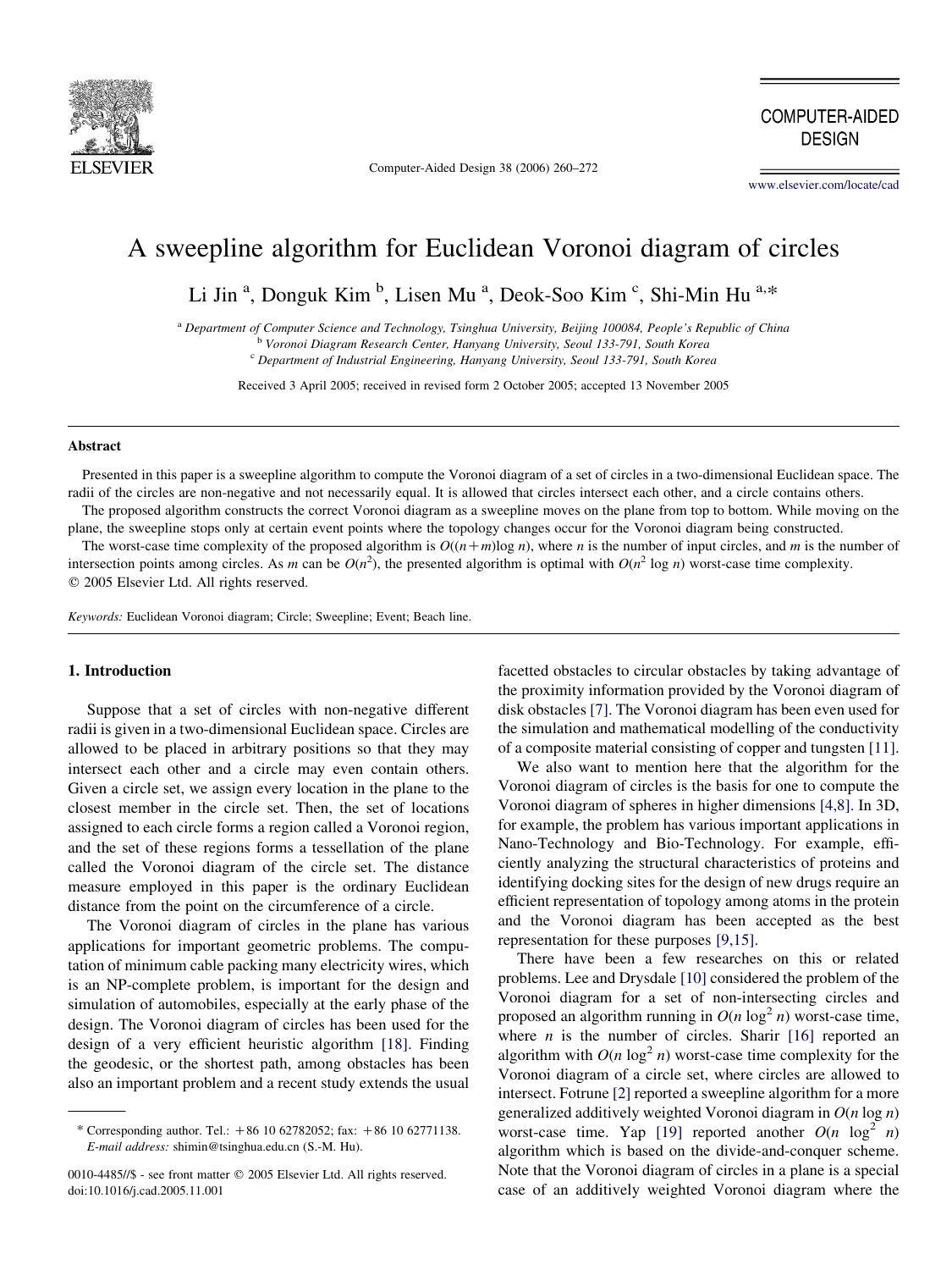weights of points correspond to the radii of circles. Sugihara [\[17\]](#page-11-0) reported an approximation algorithm and its implementation by approximating each circle with a set of points on the circle. After computing the Voronoi diagram of all points, the superfluous Voronoi edges and vertices are removed to produce an approximation for the desired Voronoi diagram. Recently, Kim et al. [\[5,6\]](#page-11-0) reported an edge-flipping algorithm, which transforms the topological structure of point set Voronoi diagram for the centers of circles to the correct Voronoi diagram of circles. Even though the edge-flipping algorithm runs in  $O(n^2)$  in the worst-case, it is simple, yet powerful, to implement for the correct Voronoi diagram.

In the previous researches, however, there is a one-to-one correspondence between a complete circle and a Voronoi region. In other words, a circle has a uniquely defined corresponding Voronoi region. When two circles intersect, therefore, the Voronoi edges are only defined exterior to both circles or interior to both circles. The locations exterior to one circle while interior to another are not considered in the previous works.

In this paper, we discuss the problem in a more general setting. We want to construct the correct Voronoi diagram regardless how the circles intersect each other so that every point in the plane is assigned to the closest point on all circles. Hence, the relation between a circle and the related Voronoi regions is one-to-many.

The basic idea used in the proposed algorithm in this paper is the sweepline approach suggested by Fortune [\[2\]](#page-11-0). The original sweepline algorithm for the point set Voronoi diagram defines two types of events (a site event and a circle event) and two types of curves in the plane (a sweepline and a beach line). Events facilitate modifying the topology of Voronoi diagram appropriately when a sweepline visits the event locations. In our algorithm for the circle set, we consider two more types of events: a cross event and a merge event. Similar to the original algorithm by Fortune for a point set, our algorithm modifies the topology of the Voronoi diagram of circles when a sweepline visits each event locations. After all the events are processed according to the specified rules to be discussed later, the desired Voronoi diagram is correctly and efficiently obtained in the plane.

The resulting Voronoi diagram in this paper forms a tessellation of the plane into a set of exclusive regions where each region corresponds to a circular arc or a circle. A region contains an arc when the arc is obtained by dividing a circle at intersecting points of the circle with others. Since n circles may result into  $O(n^2)$  arc segments in the worst-case, the problem size of our algorithm is  $O(n^2)$ . It turns out that our sweepline algorithm takes  $O(n^2 \log n)$  time in the worst-case to compute the correct Voronoi diagram for all arcs. Considering the quadratic problem size, our algorithm is optimal for n circles in the plane.

This paper is organized as follows. In Section 2, the basic concept of Fortune's sweepline algorithm for the Voronoi diagram of points in the plane is reviewed for the convenience of presentation for our algorithm for circles. After providing some terminologies in Section 3, we introduce four types of events, which are the most fundamental building blocks in Section 4. Then, we present the details of the main algorithm in Section 5. Section 6 presents the analysis of the worst-case time complexity and then the paper concludes.

# 2. Brief on Fortune's algorithm for Voronoi diagram of points

Fortune presented a sweepline algorithm, with  $O(n)$  space and  $O(n \log n)$  time complexity in the worst-case, for computing the Voronoi diagram of points in the plane [\[1,2\]](#page-11-0). In his algorithm, the sweepline, the beach line, and events are the most fundamental concepts. The sweepline is a horizontal straight line moving from top to bottom of the plane. The beach line, which is a set of consecutive parabola segments, splits the plane into two regions: a safe region and an unsafe region. A safe region contains a partial Voronoi diagram with a correctly computed topological structure, and an unsafe region corresponds to an undetermined part of the Voronoi diagram that has to be computed later. At a certain point in the plane, there is a well-defined set of actions that causes changes in the topological structure of the Voronoi diagram. Note that the point corresponds to a unique event and is called an event location in this paper. Hence, a topology change occurs when the sweepline visits an event location. Note that the beach line is monotone with respect to the sweepline.

In Fortune's algorithm, there are two types of events: a *site* event which corresponds to a point site, and a circle event which corresponds to the bottom-most point of the circle passing through three point sites. When the sweepline visits the location of a site event, the algorithm splits a parabola segment, which corresponds to the site event, in the beach line into two parts. Then, the algorithm inserts a new parabola segment between the two splitted segments, and adds a new Voronoi edge in the Voronoi diagram being constructed. When the sweepline visits the location of a circle event, the algorithm removes the corresponding parabola segment in the beach line, adds a Voronoi vertex, and creates a new Voronoi edge in the Voronoi diagram. At the location of each event, the algorithm calculates new potential circle events and inserts them into an event queue. After the sweepline visits the locations of all the events in the event queue, the construction of the Voronoi diagram is completed.

In Fortune's paper, he also discussed the sweepline algorithm to compute the Voronoi diagram of line segments and weighted points. We find that the sweepline idea can be applied to the construction of Voronoi diagram for circles in the plane, because a beach line can be constructed and correctly maintained while the sweepline moves in the plane.

# 3. Preliminaries

Let  $G = \{g_1, g_2, ..., g_n\}$  be a set of generator circles  $g_i = (c_i,$  $r_i$ ) for the Voronoi diagram where  $c_i = (x_i, y_i)$  and  $r_i$  are the center and the radius of circle  $g_i$ , respectively. It is allowed that two circles intersect each other, and a circle contains others.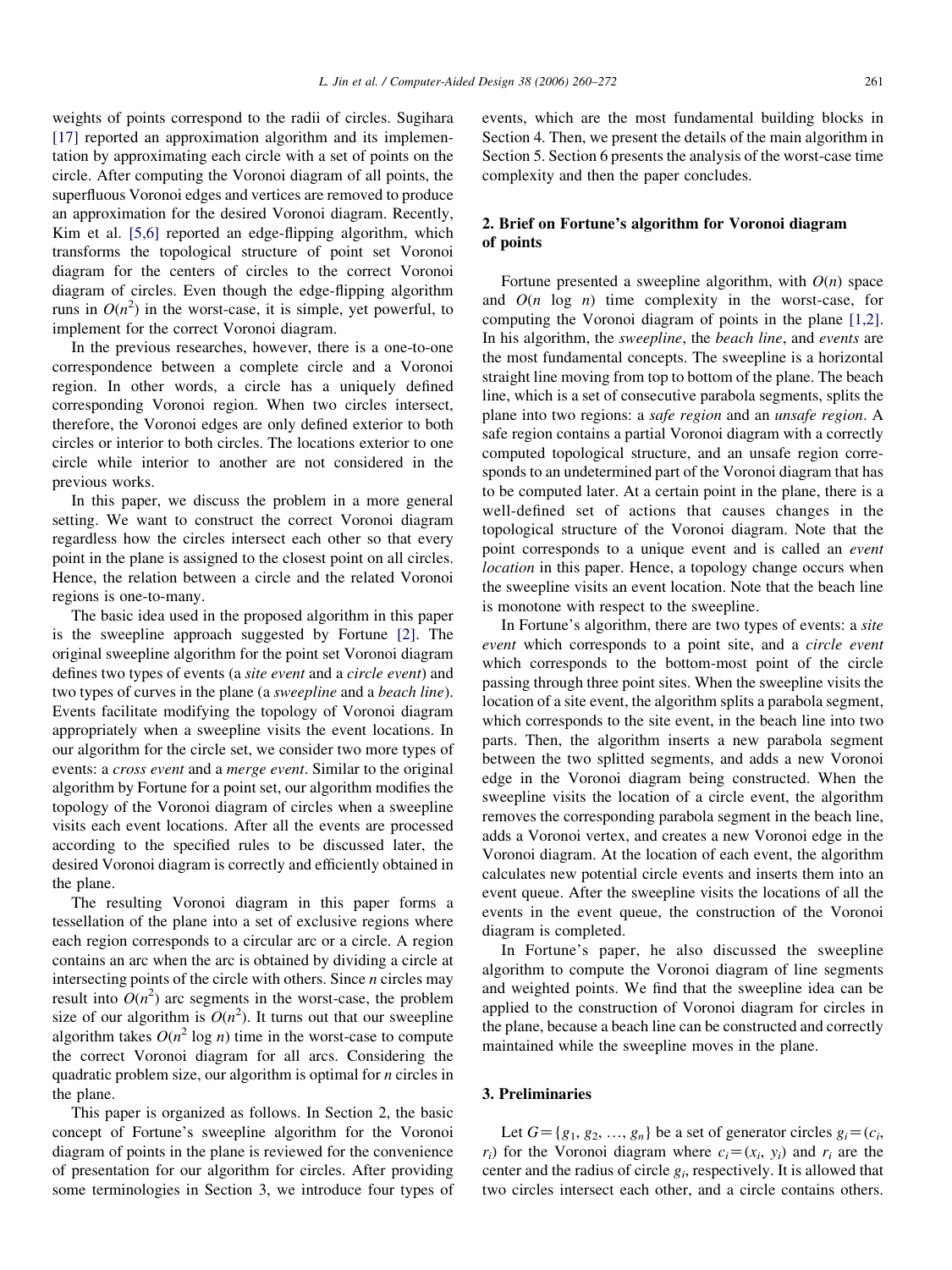Suppose that there are  $l$  non-intersecting circles among  $n$ generator circles.

Let m be the number of intersection points among  $n-l$ circles. If  $n-l$  intersecting circles in G are divided at m intersection points, 2m circular arcs are obtained. For the simplicity of discussion, we assume that no three-generator circles intersect at the same point, and no four generator circles ! have a common tangent circle. Note that  $m=2$ 2 in the worst-case of  $l=0$ .

Let  $S = \{s_1, s_2, ..., s_{l+2m}\}$  be the set of all sites defined from G, where a site  $s_i$  refers to either a complete circle which does not intersect any others or an arc on a circle divided at intersection points. Therefore, there are  $l+2m$  elements in the set S. For a site s and an arbitrary point z in the plane, let  $d_s(z)$ be the shortest Euclidean distance between z and a point  $p \in s$ . Let  $d_s(z)$  be the shortest Euclidean distance from z to the nearest site  $s \in S$ . Then, we assign a point z to the Voronoi region of a site s if, and only if,  $d_s(z) = d(z)$ . In other words, a site s defines an exclusive Voronoi region  $VD(s)$ . Then, the Voronoi diagram of  $S$ ,  $VD(S)$ , is the collection of all such Voronoi regions. In other words,  $VD(S) = \{VR(s_1), VR(s_2), ...,$  $VR(s_{l+2m})$ . In this paper, we say that a point q majorizes a point p when  $y_p < y_q$  or  $y_p = y_q$  and  $x_p < x_q$ , and denoted as  $p < q$ .

The topology of a Voronoi diagram in our problem can be represented in a standard data structure such as a doubly connected edge list [\[14\]](#page-11-0), or equivalently in a winged-edge data structure [\[12\]](#page-11-0), as a graph of Voronoi vertices, edges, and regions. While the equation of a Voronoi edge in the Voronoi diagram for point set is linear, its counterpart in the Voronoi diagram for circles is conic [\[6\]](#page-11-0).

Shown in Fig. 1 are the entities (vertices, edges and regions in the Voronoi diagram) involved in the proposed algorithm. Let e be a Voronoi edge separating two Voronoi regions  $VR(s_1)$ , and  $VR(s_2)$ , where  $\{s_1, s_2\} \subset S$  and  $s_i \subseteq g_i \in G$ . Note that  $s_i$  is an arc on a circle  $g_i = (c_i, r_i)$ . Then a point p on e satisfies one of the following equations:

$$
d(p, c_1) - r_1 = d(p, c_2) - r_2 > 0,
$$
\n(1)



Fig. 1. Voronoi site, cell, vertex, and edge.  $g_1$  and  $g_2$  are circles,  $s_{11}-s_{22}$  are arc sites, and  $e_1-e_5$  are Voronoi edges. Fig. 2. Sweepline and beach line.

$$
r_1 - d(p, c_1) = r_2 - d(p, c_2) > 0,
$$
\n(2)

$$
r_1 - d(p, c_1) = d(p, c_2) - r_2 > 0,
$$
\n(3)

$$
d(p, c_1) - r_1 = r_2 - d(p, c_2) > 0,
$$
\n(4)

In Fig. 1, Eq. (1) applies to  $e_1$  and  $e_3$ , and Eq. (2) applies to  $e_2$ . The Voronoi edges, or equivalently the bisectors,  $e_4$  and  $e_5$ are from Eqs. (3) and (4), respectively. Rearranging the above system produces the follows: Eqs. (1) and (2) merge into an equation as

$$
d(p, c_1) - d(p, c_2) = r_1 - r_2 \tag{5}
$$

which corresponds to the case that the edge  $e$  is either interior to both  $g_1$  and  $g_2$ , or exterior to both circles. In this case, Eq. (5) defines a hyperbola. Similarly, Eqs. (3) and (4) produce

$$
d(p, c_1) + d(p, c_2) = r_1 + r_2 \tag{6}
$$

when  $e$  is exterior to one circle while interior to the other. Note that Eq. (6) defines an ellipse.

Note that the definition of the distance between points  $p \in \mathbb{R}^2$  and  $q \in g(c, r)$  in this paper differ from that in the previous works such as Fortune [\[2\]](#page-11-0) and Kim et al. [\[5\]](#page-11-0). While the distance is defined as  $d(p, c) - r$  in the previous works, the distance in this paper is defined as  $|d(p, c) - r|$ . The difference is well-described in [\[13\]](#page-11-0) in detail. Due to this difference in definitions, they have different Voronoi regions and therefore result in different Voronoi diagrams.

As suggested in Fortune's sweepline algorithm for the Voronoi diagram of points, we also define a beach line to separate the safe region and unsafe region. The safe region corresponds to the subset of plane that the sweepline has passed. Note that the partially computed Voronoi diagram in this region is correct. The other part of Voronoi diagram to be computed is in the unsafe region. The monotonicity of the beach line with respect to the sweepline is also preserved in our problem for circles.

In Fig. 2, the horizontal line S denotes a sweepline, and the beach line B is shown as a piecewise conic segments  $\beta$ 's right above the sweepline. Note that  $B$  separates a safe region from an unsafe region. The thick solid curve connected to  $B$  is a correctly constructed Voronoi edge at the current instance of time. Then, a point  $p \in B$ , which lies above the sweepline S,

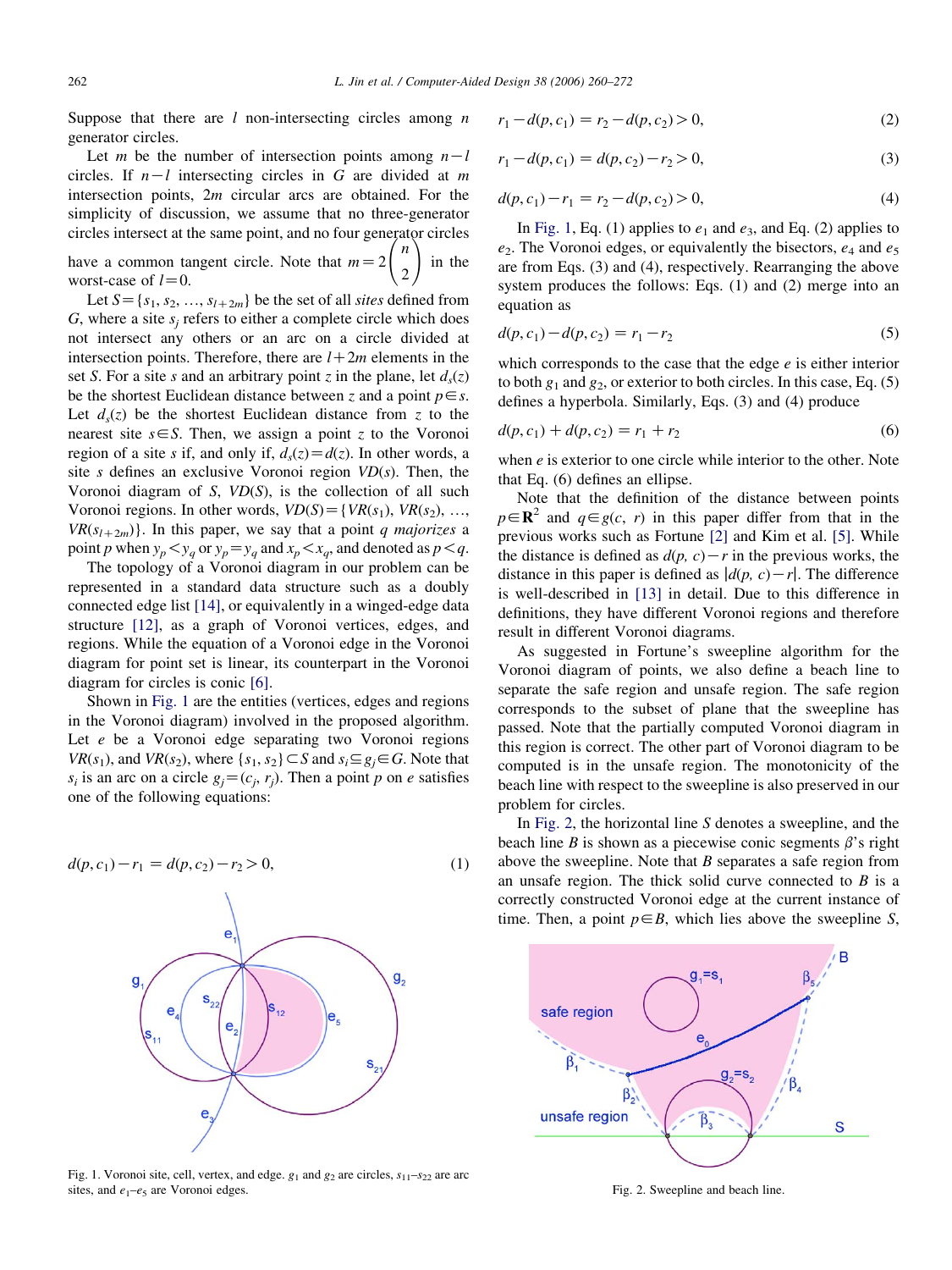should satisfy the following constraint.

$$
d(p, S) = \min(d_s(p))
$$
\n(7)

where s is an arbitrary site. Since  $s \subseteq g$ , the above constraint can be divided into the following equations:

 $d(p, S) = d(p, c) - r$ , if p is exterior to g, (8)

$$
d(p, S) = r - d(p, c), \quad \text{if } p \text{ is interior to } g. \tag{9}
$$

The above equations, therefore, denote that  $p$  is on a parabola by a directrix  $D$  and a focus  $c$ . Note that the directrix D for Eq.  $(8)$  is determined by translating the sweepline S downward by the distance  $r$ , while  $D$  for Eq. (9) is determined by translating the sweepline upward by the distance  $r$ . Hence, the beach line B consists of a set of parabola segments  $\beta$ 's. Note that the intersection point  $p_0$  of two neighboring parabola segments on B lies on a Voronoi edge since  $p_0$  is equi-distant from two nearby circles. We also want to mention that a beach line edge  $\beta$  is associated with a unique corresponding generator g.

## 4. Events for line sweeping in Voronoi diagram of circles

Events are the most important elements in a sweepline algorithm. An event is associated with a type and a location. While Fortune's algorithm has two types of events, there are four types of events in the presented sweepline algorithm of the Voronoi diagram for circles.

#### 4.1. Types of events

In the proposed algorithm, there are four types of events: a site event, a circle event, a cross event, and a merge event.

- Site event: This event occurs when the sweepline  $S$  first visits a generator circle. Hence, the top-most extreme point of a circle is the location of a site event since the sweepline always moves from top to bottom in the plane.
- Cross event: This event occurs when the sweepline S visits an intersection point between two generator circles. Hence, the location of this event is the position of an intersection point. Note that intersection points define the boundaries of sites.
- $\bullet$  *Merge event*: This event occurs when the sweepline S leaves a generator circle. Hence, the bottom-most extreme point of a circle is the location of this event.
- $\bullet$  *Circle event*: This event occurs when the sweepline S leaves a common tangent circle of three generator circles. Hence, the location of this event is the bottom-most extreme point of the common tangent circle.

It can be shown that the above four types of events fully cover all events in the construction of Voronoi diagram of circles. In Fortune's algorithm, there are two events: site events and circle events. A site event in Fortune is further refined into a site event and a merge event in the proposed algorithm since a point generator is now generalized to a circle. Since two circles

may intersect, unlike point generators in Fortune's algorithm, the case for the intersection between two circle generators should be also considered for the correct maintenance of topology. The circle event remains in both Fortune's algorithm and the proposed algorithm even though the way to compute the Apollonius circle may be more complicated in this paper. Hence, four types of events suffice the enumeration of all events in the Voronoi diagram of circles in a plane.

# 4.2. Circle events

While the former three events (the site, the cross, and the merge events) are relatively straightforward to compute, it is not the case with the circle events.

To compute a circle event appropriately, it is necessary to compute circles tangent to three generator circles. To calculate the tangent circles, called Apollonius circles, we have adapted and extended the method proposed by Kim et al. [\[6\]](#page-11-0), which is based on Möbius transformation and a point location problem.

While Fortune [\[2\]](#page-11-0) and Kim et al. [\[5\]](#page-11-0) considered the Apollonius circles tangent to three circles from outside only, we consider in this paper more configurations of possible tangent circles for three generator circles. Hence, we compute the Apollonius circles tangent to three circles not only from outside but also inside of some or all of the input circles. Since there are three generator circles, there can be eight different cases of Apollonius circles.

Shown in [Fig. 3](#page-4-0) are the cases that an Apollonius circle defined from outside generators [\(Fig. 3](#page-4-0)(a)), defined from outside two generators but inside one generator [\(Fig. 3\(](#page-4-0)b)), and so on. Hence, an appropriate Apollonius circle can be computed by simply looking at its relationship with respect to the generators.

Given a set of three generator circles, there are at most eight Apollonius circles. However, it is not necessary to compute all eight Apollonius circles to choose a correct one since the orientations of beach line edges provide the information for the configuration of a desired Apollonius circle.

If the parabola for a beach line edge  $\beta$  is open to positive y-direction, the Apollonius circle to be computed is located outside the generator circle g corresponding to  $\beta$ . If the parabola for  $\beta$  is open to negative y-direction, the Apollonius circle is located inside the circle g corresponding to  $\beta$ . Hence, the desired configuration from which the Apollonius circle has to be computed can be found by simply looking at the geometries of three consecutive beach line segments [\[3\].](#page-11-0)

However, it should be noted that there could be zero, one, or two Apollonius circles for a given configuration of three generator circles depending on the conditions [\[3\]](#page-11-0). When there are two instances of tangent circles for a given configuration (for example, a small generator between two large generators), the situation can be complicated and has to be handled carefully. In such a case, the correct solution can be identified easily if we consider the relative orientations of the tangent points between generator circles and the Apollonius circle.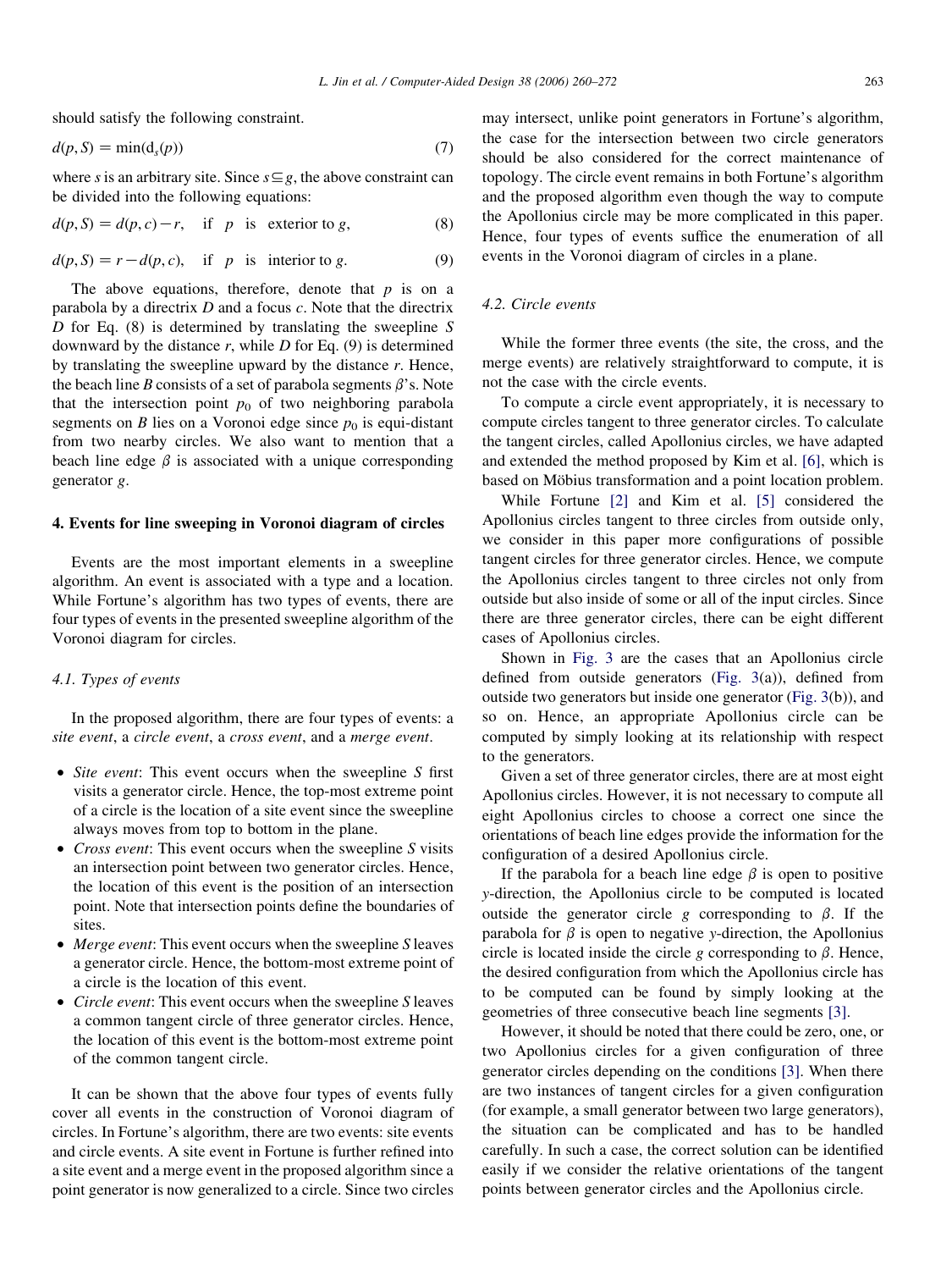<span id="page-4-0"></span>

Fig. 3. Four different configurations of an Apollonius circle, where the circle is tangent to three generators. (a) All from outside, (b) one generator from inside while two generators from outside, (c) two from inside while one from inside, and (d) all from inside.

#### 5. Line sweeping for Voronoi diagram of circles

The proposed sweepline algorithm runs event-by-event starting from top to bottom in the plane. The algorithm consists of three major steps: initialization, event processing, and post processing.

#### 5.1. Initialization

In the initialization step, we first find both the top and bottom extreme points for all input circle generators and enqueue them into an event queue  $O$ . We also compute all intersection points between the generators and enqueue them into  $\hat{O}$  as well. Then, we sort all the events in  $\hat{O}$  in a descending order with respect to the location of points. In other words, place higher priority to p than q if  $p > q$ . Finally, we create an initial sweepline S and a beach line B.

## 5.2. Event processing

Once the event queue  $Q$  is ready, the sweepline processes all events by passing through event locations from the first to the last in Q. This is done by iterating the actions discussed in the below after dequeuing an event at a time from O. Each event is associated with its own unique actions to be done which consists of three major elements as follows:

- modifying the topology of the beach line  $B$  by splitting, removing, or adding some beach line edges appropriately
- modifying the current event queue  $\ddot{o}$  by removing meaningless circle events and adding new circle events appropriately

• modifying the topology of the Voronoi diagram in the safe area by adding or merging some Voronoi edges appropriately

# 5.2.1. Site event

[Fig. 4](#page-5-0) shows the topology structures of the Voronoi diagram and the beach line before and after the processing of a site event. In this figure, the generator circle  $g_4$  has a corresponding site event E.

As shown in Fig.  $4(a)$ , the position of site event E is at the top extreme point of  $g_4$ . We first locate a beach line edge  $\beta_2$ , which corresponds to the location of event E. Then,  $\beta_1$  and  $\beta_3$ which are immediately left and right to  $\beta_2$  on the beach line B can be easily located if  $B$  is properly maintained. Furthermore, the generator circles  $g_1, g_2$ , and  $g_3$ , which correspond to  $\beta_1, \beta_2$ , and  $\beta_3$  are also immediately identified.

When we process the site event  $E$ , we modify the beach line  $B$ , the Voronoi diagram, and the event queue  $Q$ . For the beach line B, we split  $\beta_2$  into two beach line edges  $\beta_2$  and  $\beta_2$  as shown in [Fig. 4](#page-5-0)(b), and insert three new beach line edges  $\beta_4$ ,  $\beta_5$ , and  $\beta_6$ . Note that these new beach line edges correspond to  $g_4$  inbetween  $\beta_2'$  and  $\beta_2''$ . Note also that  $\beta_4$  and  $\beta_6$  are convex downward since they are at the outside of  $g_4$ , and  $\beta_5$  is convex upward since it is inside  $g_4$ . While the foci of  $\beta'_2$  and  $\beta''_2$  remain identical to the focus of  $\beta_2$ , the foci of  $\beta_4$ ,  $\beta_5$  and  $\beta_6$  are the center of the circle  $g_4$ . The directrixes of all the five beach line edges are the sweepline after appropriate translations.

The Voronoi diagram itself can be correctly updated by creating a new Voronoi edge  $e_3$  defined by generator circles  $g_2$ and  $g_4$  and connecting with B appropriately. For the proper maintenance of the event queue Q, we use  $(\beta_1, \beta_2, \beta_4)$  to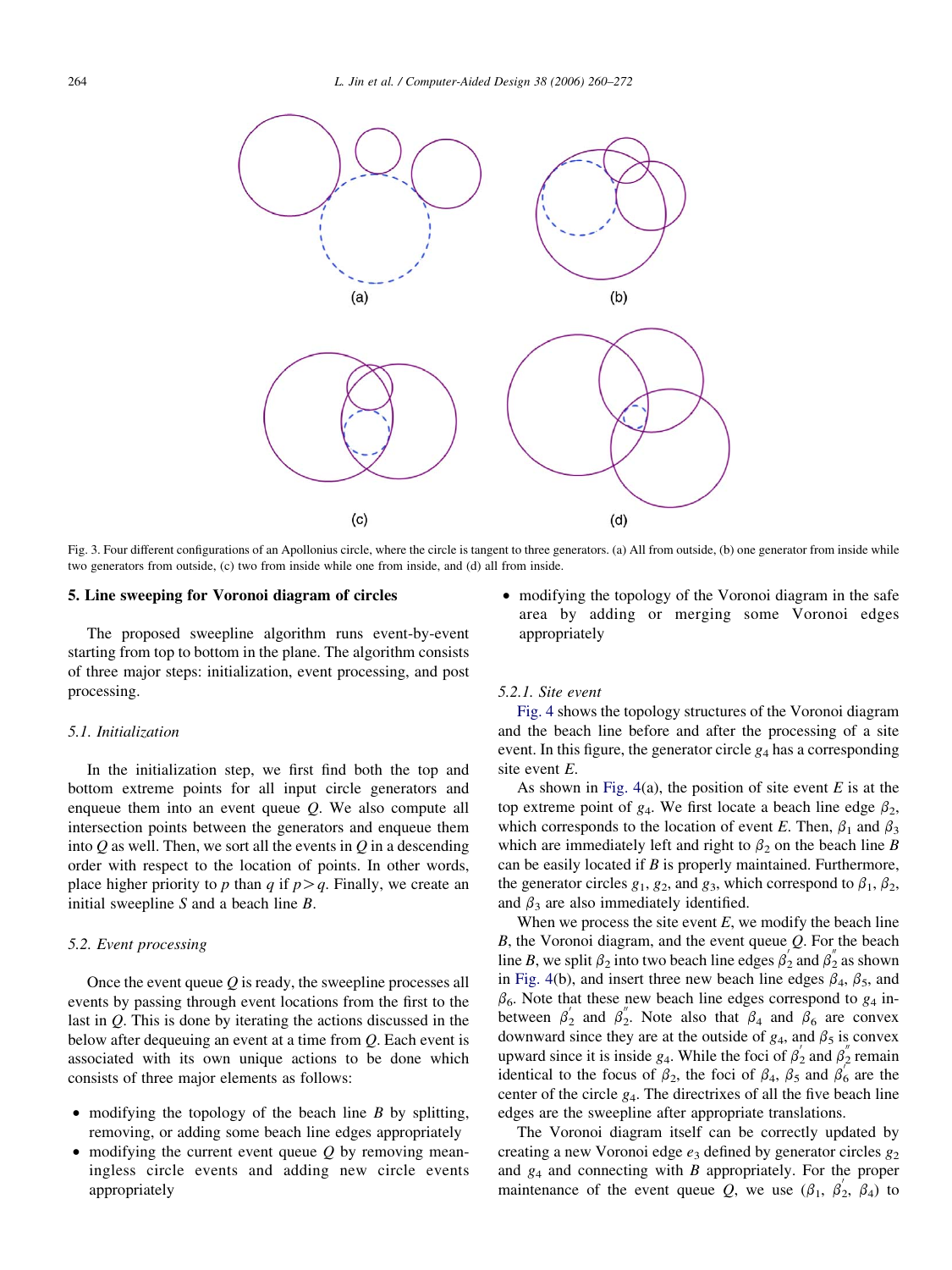<span id="page-5-0"></span>

Fig. 4. Processing a site event when the sweepline S touches a site event E. (a) before the touch, (b) after the touch.

compute an Apollonius circle, and therefore a corresponding circle event  $E_1$  if the Apollonius circle exists. Then, we also compute the second circle event  $E_2$  from  $(\beta_6, \beta_2, \beta_3)$  in a similar way of  $E_1$ . Both  $E_1$  and  $E_2$  are enqueued into Q in the sorted order.

At any time instance, a valid circle event is defined by a triplet of three neighboring beach line edges. Whenever the local topology among these beach line edges is changed by removal or insertion of one or more edges, the corresponding circle event becomes invalid. Then, such an invalid circle event should be removed from the event queue Q.

Since the processing of a site event  $E$  changes the topology connections among  $\beta_1$ ,  $\beta_2$  and  $\beta_3$  due to the split of  $\beta_2$ , the circle event corresponding to  $(\beta_1, \beta_2 \text{ and } \beta_3)$  should be removed from the event queue  $Q$ . Hence, processing a site event deletes one circle event while creating two new circle events.

# 5.2.2. Merge event

Let  $E$  be a merge event corresponding to the bottom point of a circle  $g_2$  in [Fig. 5](#page-6-0). A merge event falls into two cases: a case with one and only one beach line edge in the circle  $g_2$  (Case 1), and a case with more than one beach line edges in  $g_2$  (Case 2). [Fig. 5\(](#page-6-0)a) and (b) illustrate Case 1, and [Fig. 5\(](#page-6-0)c) and (d) illustrate Case 2. The left and the right columns of [Fig. 5](#page-6-0) depict the topological structure before and after the merge event is processed, respectively.

When a merge event occurs, beach line edges interior to the corresponding circle generator are removed. In Case 1, as shown in [Fig. 5\(](#page-6-0)a) and (b), the beach line edge  $\beta_3$  is removed. In Case 2, as shown in [Fig. 5\(](#page-6-0)c) and (d), on the other hand, the beach line edges  $\beta_3$ ,  $\beta_3$ , and  $\beta_3$  are removed. After removing the beach line edges, two immediately neighboring beach line edges  $\beta_2$  and  $\beta_4$ , which are incident to the removed edges and exterior to the circle generator  $g_2$ , are merged together to form one single beach line edge,  $\beta_{24}$  in the figure. The focus of  $\beta_{24}$  is the center of  $g_2$  and the directrix is the sweepline after an appropriate translation.

Since the removed beach line edges modify some local topological structure among beach line edges, there can be some circle events that are not valid any more. Hence, the circle events related to the removed beach line edges have to be removed from the event queue Q regardless the type of event being processed except a merge event. In the case of merge

event, however, there is no circle event to be removed from Q since both consecutive beach lines  $\beta_2$  and  $\beta_3$ , for both Case 1 and Case 2, in [Fig. 5](#page-6-0) are associated with the same generator circle  $g_2$ .

In the case of a merge event, new circle event corresponding to the merged new beach line edge,  $\beta_{24}$  in [Fig. 5,](#page-6-0) should be computed and enqueued into  $Q$ . Note that there can be one possible new circle event to be created.

Then, it is necessary to appropriately update the topology structure of the Voronoi diagram. In Case 1, it is not necessary to do any action for the topology of the Voronoi diagram since there is no removed or created Voronoi vertex or edge. Whether the center of the circle  $g_2$  corresponding to the event E is handled as an isolated Voronoi structure or not is immaterial for the discussion and we simply ignore it from the complete Voronoi structure.

In Case 2, on the other hand, the existing Voronoi vertices interior to the circle  $g_2$  are connected to the removed beach line edges at the corresponding Voronoi vertices. Since the beach line edges are removed, the incident Voronoi edges,  $e_2$  and  $e_4$ shown in [Fig. 5\(](#page-6-0)c) has to be merged to form one single new Voronoi edge  $e_{34}$ . This is why this event is called a merge event. We want to mention here that the seemingly special case that the circle  $g_4$  is completely contained inside the circle  $g_2$ can be also handled in the same treatment. In such a case, the edges  $e_3$  and  $e_4$  are from an identical edge and therefore a completely isolated loop, without even a vertex, results when they are merged. Note that the centers of both  $g_2$  and  $g_4$  in the figure play the role of foci for the new Voronoi edge of an ellipse.

In both cases, there are at most three beach line edges inside the generator circle  $g_2$  just before processing the merge event. However, in a special case as shown in [Fig. 5](#page-6-0)(e), a circle event can coincide a merge event. Even though there are four beach line edges inside  $g_2$  in such a case, it can be handled by processing the circle event before the merge event. After the proper processing of the circle event, the situation is simplified to the case of either [Fig. 5\(](#page-6-0)a) or (c).

# 5.2.3. Cross event

Suppose that a cross event  $E$  is defined by two circle generators  $g_2=(c_2, r_2)$  and  $g_3=(c_3, r_3)$ , as shown in [Fig. 6](#page-7-0)(a). Immediately before the cross event  $E$  is processed in the figure,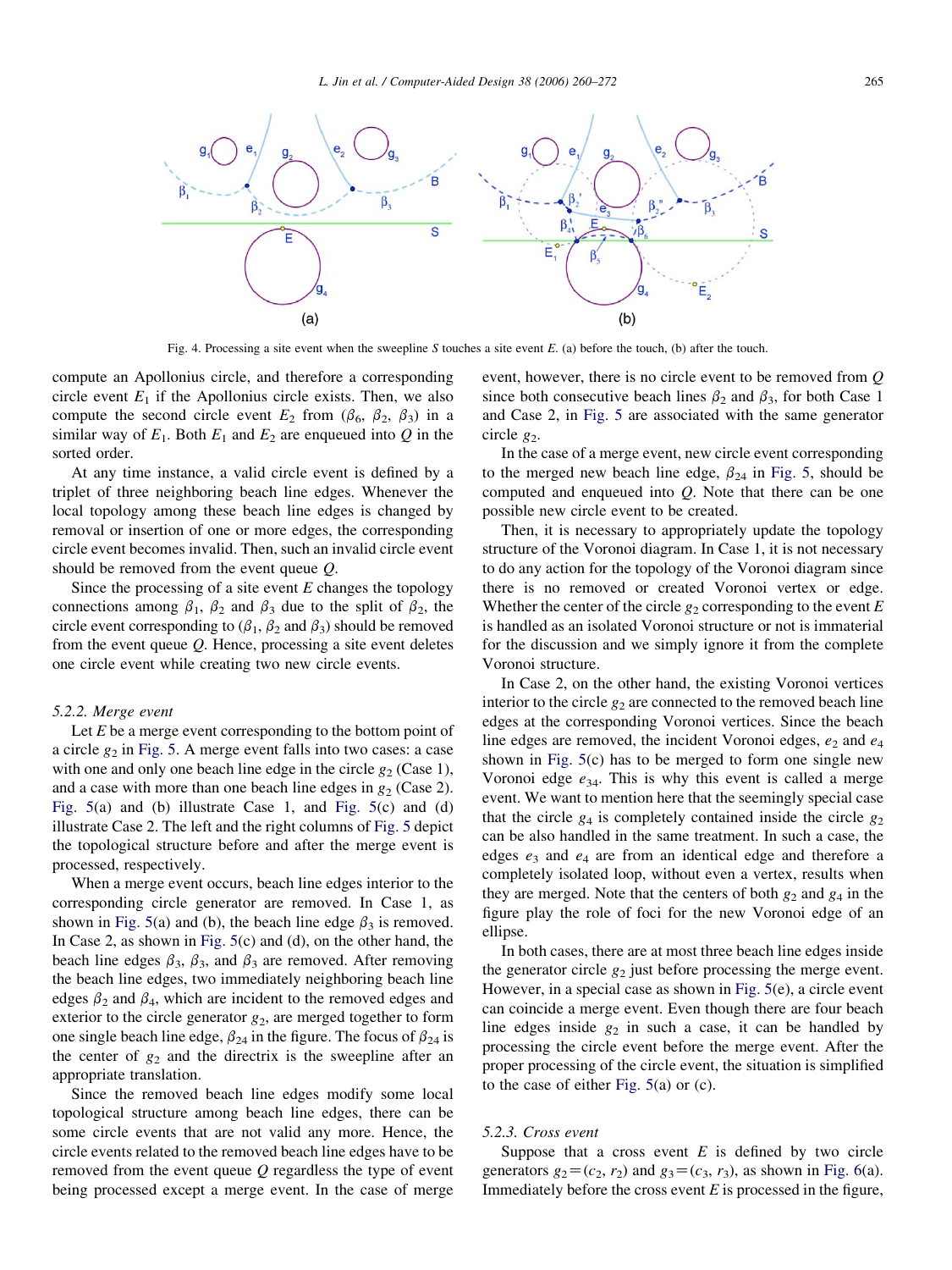<span id="page-6-0"></span>

Fig. 5. Processing of a merge event. (a) Before the processing for the case of a single generator, (b) after the processing, (c) before the processing for the case of more than one generator involved in the processing, (d) after the processing, (e) special case: circle events and a merge event are at the same position.

there are two beach line edges,  $\beta_3$  and  $\beta_4$ , approaching to the location of the event E.

As shown in [Fig. 6\(](#page-7-0)b), the beach line edges  $\beta_3$  and  $\beta_4$  are removed and four new beach line edges  $\beta_7$ ,  $\beta_8$ ,  $\beta_9$ , and  $\beta_{10}$  are created between the beach line edges  $\beta_2$  and  $\beta_5$ . Note that the intersection point corresponding to the cross event  $E$  now becomes a new Voronoi vertex for the existing Voronoi edge  $e_1$ . The foci for  $\beta_7$ ,  $\beta_8$ ,  $\beta_9$  and  $\beta_{10}$  are  $c_3$ ,  $c_3$ ,  $c_2$ , and  $c_2$ , respectively. Similarly, the directrices are also defined as the sweepline translated accordingly by the amount of  $r_3$  for  $\beta_7$  and  $\beta_8$ , and by the amount of  $r_2$  for  $\beta_9$  and  $\beta_{10}$ .

In the case of a cross event, there is no circle event corresponding to the removed beach line edges. In other words, two possible triplet of consecutive beach line edges  $(\beta_1, \beta_2, \beta_3)$ ,  $(\beta_2, \beta_3, \beta_4)$ ,  $(\beta_3, \beta_4, \beta_5)$ , and  $(\beta_4, \beta_5, \beta_6)$  do not define any circle event. However, there can be two possible new circle events defined by two triplets  $(\beta_1, \beta_2, \beta_7)$  and  $(\beta_{10}, \beta_5, \beta_6)$ . They should be computed and inserted in Q.

Since the safe region is increased, the corresponding topology structure of the Voronoi diagram should also be updated. The intersection point which define the cross event  $E$ now becomes a new Voronoi vertex  $\nu$  and becomes the end vertex of the existing Voronoi edge  $e_1$ . Then, three new Voronoi edges,  $e_2$ ,  $e_3$  and  $e_4$  are created with v as the starting vertices while their end vertices are not defined yet. Note that the degree of the Voronoi vertex  $v$  is four, not three. Therefore, a special treatment is necessary to cope with this vertex to handle the spatial queries regarding on the spatial structure correctly.

Even though the cross event is discussed for the case that the safe region expands into the intersection region, the other case of leaving an intersection region, as shown in [Fig. 6](#page-7-0)(c) and (d), can be easily described similarly.

#### 5.2.4. Circle event

Let A be the common tangent Apollonius circle corresponding to a circle event  $E$ . Then, there are three generator circles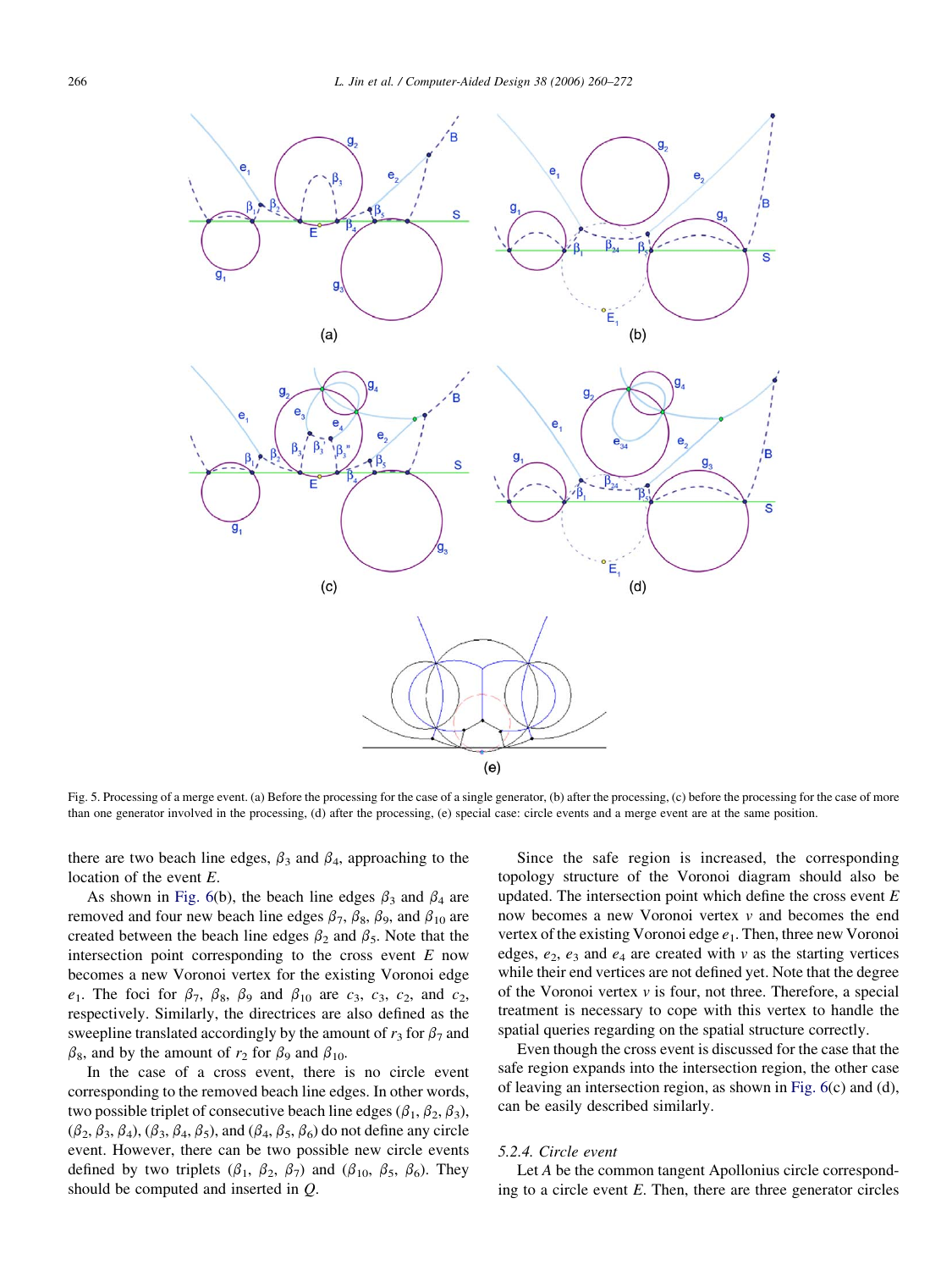<span id="page-7-0"></span>

Fig. 6. Processing a cross event. (a) Before the processing for the case of entering an intersection region, (b) after the processing, (c) before the processing for the case of leaving the intersection region, and (d) after the processing.

corresponding to the event  $E$  and  $\overline{A}$  is simultaneously tangent to these three circles.

Shown in [Fig. 7](#page-8-0)(a) is the simplest case of a circle event. Let A be the Apollonius circle simultaneously tangent to threegenerator circles  $g_2$ ,  $g_3$ , and  $g_4$  in the figure. Among the three beach line edges  $\beta_2$ ,  $\beta_3$ , and  $\beta_4$  corresponding to  $g_2$ ,  $g_3$ , and  $g_4$ , respectively, the middle beach line edge  $\beta_3$  has to be removed. Then, a new Voronoi vertex  $\nu$  is created at the center of the Apollonius circle A and is connected to the two existing Voronoi edges  $e_1$  and  $e_2$  as their end vertices. Then, a new Voronoi edge  $e_3$  is also created having v as its starting vertex. Note that  $e_3$  is connected with two beach line edges  $\beta_2$  and  $\beta_4$ and its equation is defined by two corresponding circle generators  $g_2$  and  $g_4$ .

While a circle event removes one circle event from the event queue  $Q$ , it creates two more new circle events and enqueues them into Q. New circle events are defined as follows. Let another beach line edge left to  $\beta_2$  be  $\beta_1$  and the other edge right to  $\beta_4$  be  $\beta_5$  as shown in [Fig. 7](#page-8-0)(b). Let  $E_1$  be the circle event corresponding to a triplet of beach line edges ( $\beta_1$ ,  $\beta_2$ ,  $\beta_4$ ). Another event  $E_2$  can be also defined similarly for a triplet of  $(\beta_2, \beta_4, \beta_5)$ . Then, these new circle events are enqueued into O. On the other hand, two circle events,  $(\beta_1, \beta_2, \beta_3)$  and  $(\beta_3, \beta_4, \beta_5)$  $\beta_5$ ), associated with  $\beta_3$  has to be removed since  $\beta_3$  has been removed. Note that, in the circle event, no new beach line edge is created.

Shown in [Fig. 8](#page-8-0) are different cases of circle events. In [Fig. 8](#page-8-0)(a), the Apollonius circle A is interior to one generator while exterior to two other generators. The other cases can be similarly interpreted. In all of these cases, the above-explained algorithm can be identically applied without any problem.

# 5.3. Postprocessing

The last event in the whole process is either a merge event or a circle event. After processing the last event in the event queue Q, the Voronoi diagram is about to be completed for the whole plane. However, in the half-space below the sweepline at the last event, an unsafe region is still remained in the plane. The region above the still-existing beach line is only safe.

The beach line after the last event still consists of some beach line edges, where each beach line edge is defined by a corresponding generator circle and the sweepline. Each pair of two consecutive beach line edges is connected with an already constructed Voronoi edge in the safe region where the end Voronoi vertex of the Voronoi edge is not yet determined. Note that the Voronoi region for the generator circle contributing the boundary of the convex hull of the whole input circles is unbounded. This means that two edges on the boundary of such a Voronoi region are also unbounded. Since the beach line at this moment plays the role of infinity, the Voronoi edges intersecting, and therefore connected to, the beach line should emanate to infinity. Hence, the not yet determined Voronoi vertices can now be declared to be the infinite vertices. Then the correct Voronoi diagram for the whole input data can be completed by removing the beach line and the sweepline.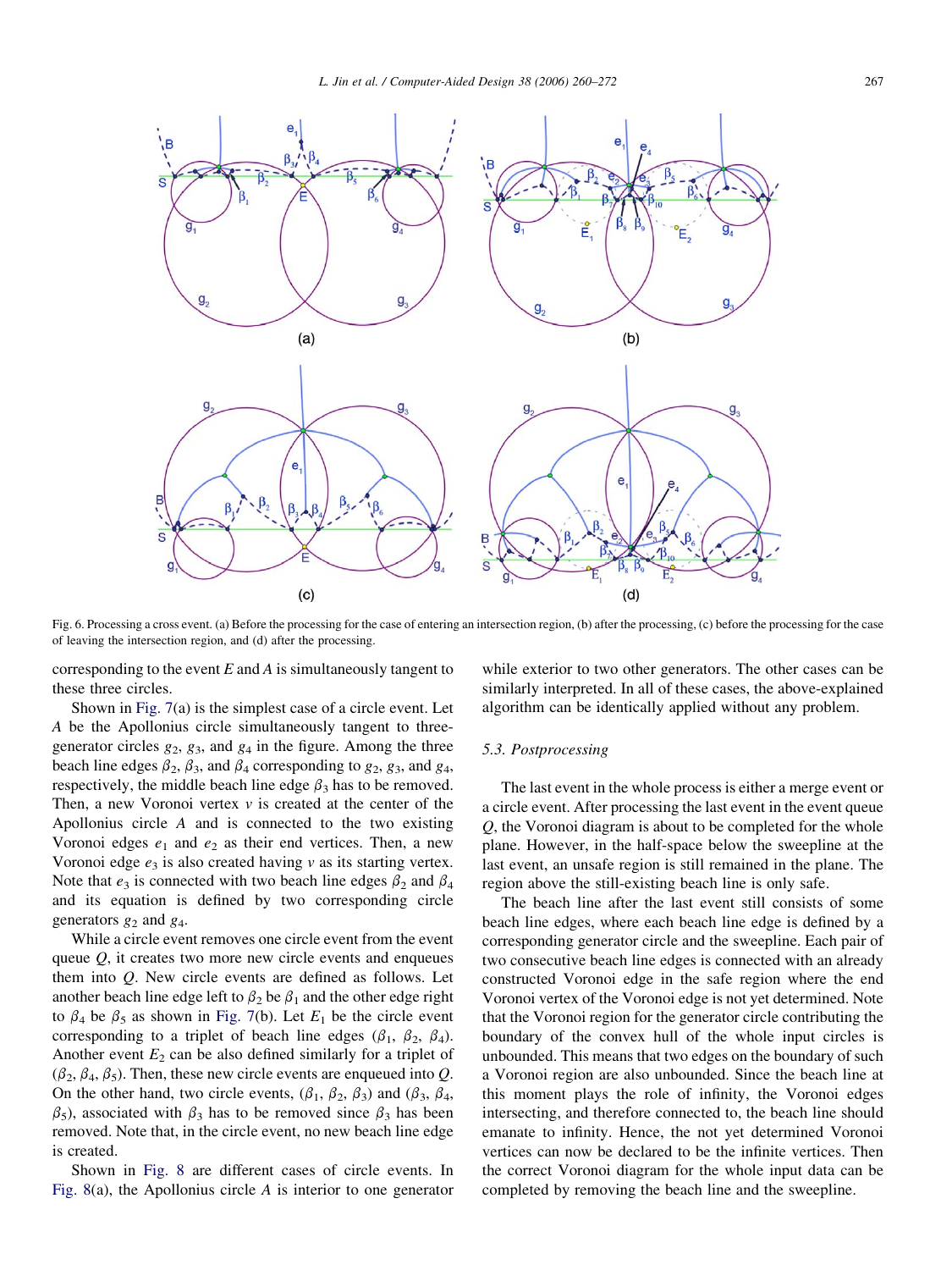<span id="page-8-0"></span>

Fig. 7. Processing of a circle event for the case when a Apollonius circle is tangent to generators from outside. (a) before the processing, and (b) after the processing.



Fig. 8. Processing of a circle event, where the circle is tangent to three generators (a) one generator from inside while two generators from outside, (b) two from inside while one from inside, and (c) all from inside.

# 5.4. Algorithm

The above described can be summarized as an algorithm in a pseudocode as follows:

Algorithm (Sweepline for the Voronoi Diagram of Circles) Input: A set of circles G

Output: Voronoi diagram for G

1. Initialization:

- (1) create an initial beach line edge corresponding to the circle at infinity and a sweepline S.
- (2) insert site, merge, and cross events into a event queue Q.
- 2. Event processing:
- (1) pop an event  $E$  from  $Q$
- (2) switch $(E)$ 
	- CASE: Site Event
		- (a) find corresponding beach line edge  $\beta$
		- (b) split  $\beta$  into two beach line edges  $\beta_l$  and  $\beta_r$ , and insert three new beach line edges between  $\beta_l$ and  $\beta_r$ .
- (c) create a Voronoi edge e
- (d) connect  $e$  with beach line  $B$
- (e) create two circle events and push them into Q
- CASE: Merge Event
	- (a) find corresponding beach line edge  $\beta$  and two beach line edges  $\beta_l$  and  $\beta_r$  connected to  $\beta$
	- (b) check if  $\beta_l$  and  $\beta_r$  are exterior to the corresponding circle
		- (i) if yes:
			- (A) remove  $\beta$
			- (B) merge  $\beta_l$  and  $\beta_r$  to make one beach line edge  $\beta_{lr}$
		- (ii) if no:
			- (A) merge two Voronoi edges to create one Voronoi edge
			- (B) merge left( $\beta_l$ ) and right( $\beta_r$ ) to make one beach line edge  $\beta_{lr}$  (NOTE: left( $\beta$ ) and right( $\beta$ ) denotes left and right adjacent beach line edge to  $\beta$ , respectively.)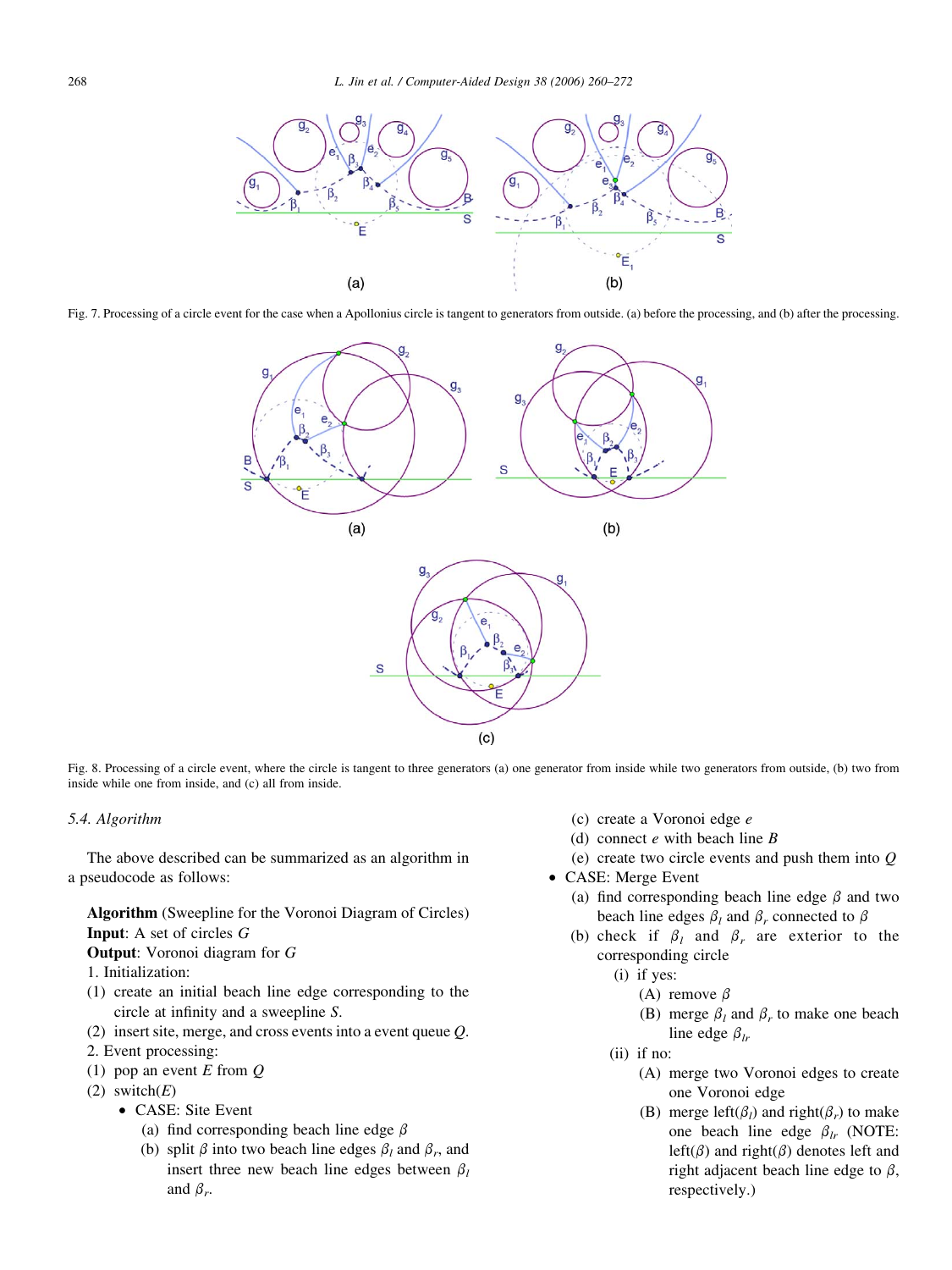- (C) remove three beach line edges  $\beta_l$ ,  $\beta$ , and  $\beta_r$
- (c) create one circle event defined by a triplet (left( $\beta_{lr}$ ),  $\beta_{lr}$ , right( $\beta_{lr}$ )) and push it into Q
- CASE: Cross Event
	- (a) find corresponding two beach line edges  $\beta_l$  and  $\beta_r$
	- (b) create four beach line edges and connect them appropriately
	- (c) create three Voronoi edges and connect them appropriately.
	- (d) create two circle events and enqueue into Q
	- (e) remove the two beach line edges  $\beta_l$  and  $\beta_r$
- CASE: Circle Event
	- (a) retrieve corresponding beach line triplet ( $\beta$ ,  $\beta$ ,  $\beta_r$
	- (b) check if the current beach line triplet is valid (i.e., if the circle event corresponding to this beach line triplet is realized) or not
		- (i) if valid:
			- (A) find two Voronoi edges  $e_1$  and  $e_2$ connected to  $\beta$
			- (B) create a Voronoi vertex v
			- (C) connect  $e_1$  and  $e_2$  at v
			- (D) create new Voronoi edge having v as an end vertex
			- (E) connect two beach line edges  $\beta_l$  and  $\beta_r$  neighboring  $\beta$
			- (F) create two circle events defined by two triplets (left( $\beta_l$ ),  $\beta_l$ ,  $\beta_r$ ) and ( $\beta_l$ ,  $\beta_r$ , right( $\beta_r$ )) and push them into Q
			- (G) remove  $\beta$
		- (ii) if not valid, do nothing
- 3. Postprocessing:
	- (1) handle Voronoi vertices connected to  $B$  as infinity
	- (2) delete the beach line B

# 6. Analyses for time and space complexity

In this section, we will provide the analyses of the time and space complexity of the presented algorithm in the worst-case. Let  $n$  be the number of generator circles provided as input,  $l$  be the number of non-intersecting generator circles, and  $m$  be the number of intersections between generator circles. Hence, the total number of sites, and therefore the total number of the corresponding Voronoi regions as well, to be considered in the computation of the Voronoi diagram are  $l+2m$ . Note that  $m=2^n \binom{n}{2}$ 2  $\mathcal{L}^{\text{input}}$  $n(n-1) = O(n^2)$  in the worst-case since a pair of circles can intersect at two points. Therefore,  $n \leq l+$  $2m \leq n(n-1)$ .

# 6.1. Initialization and postprocessing steps

In the initialization step, there are  $n$  events for each of site events and merge events since there are one site event and one merge event for each generator circle. Since there are  $m$ intersections, there is the same number of cross events. Hence, these three events can be stored in  $O(2n+m)$  space. Since there is a sorting operation, the initialization step takes  $O((2n +$  $mlog(2n+m) = O((2n+m)log n) = O(n^2log n)$  time in the worst-case.

In the postprocessing step, there are some Voronoi edges left to be declared to go infinity and the existing beach line edges should be destroyed. In the worst-case, there can be  $l+$  $2m-1$  Voronoi edges connected to the beach line B. Note that the number of beach line edges in  $B$  after the final event is processed can be  $2(l+2m-1)+1=2l+4m-1$  in the worstcase. This number is indeed the upper bound of beach line edges in general, and can be interpreted as follows: a site can only create one more new beach line edge in the middle of an existing beach line edge. Hence, both the time and space complexity for the post-processing are  $O(2l+4m-1) = O(l+$  $2m$ ) in the worst-case.

## 6.2. Event processing step

During the processing of an event, the beach line changes its topology. Note that each pair of two consecutive beach line edges is connected to a Voronoi edge. Therefore, the space complexity of the beach line is linear to the complexity of the number of Voronoi edges. Therefore, the beach line can be maintained in  $O(l+2m)$  space in the worst-case. The time complexity to handle each event is as follows.

#### 6.2.1. Site event

Since the beach line can consist of  $2(l+2m)-1$  parabolic arcs, locating an appropriate beach line edge from the beach line requires  $O(\log(2l+4m-1))=O(\log n)$  time in the worstcase if the topology of the beach line  $B$  is stored in an efficient data structure such as a balanced binary search tree. Recall that B is monotone w.r.t. the sweepline.

Once an appropriate beach line edge is located, two new circle events are created and inserted into the event queue Q at an appropriate place. Hence, this insertion takes  $O(\log|Q|)$  time in the worst-case where  $|Q|$  denotes maximum number of events in Q. Since the other actions take only  $O(1)$  time and  $|Q|$ can be  $O(n)$ , which will be explained later, handling the whole site event takes  $O(n \log n)$  time in the worst-case since there are n generator circles where each circle creates a site event.

#### 6.2.2. Merge event

Since there are  $n$  generator circles, so are  $n$  merge events. Processing of a merge event requires to remove some beach line edges from the binary tree and create one circle event to insert into the event queue  $Q$ . Hence, these operations altogether take  $O(\log n)$  time in the worst-case. The other operations take only  $O(1)$  time. Therefore, processing all merge events takes  $O(n \log n)$  time in the worst-case.

## 6.2.3. Cross event

The maximum possible number of cross events is  $m=n(n-$ 1)= $O(n^2)$ . Processing a cross event consists of removing two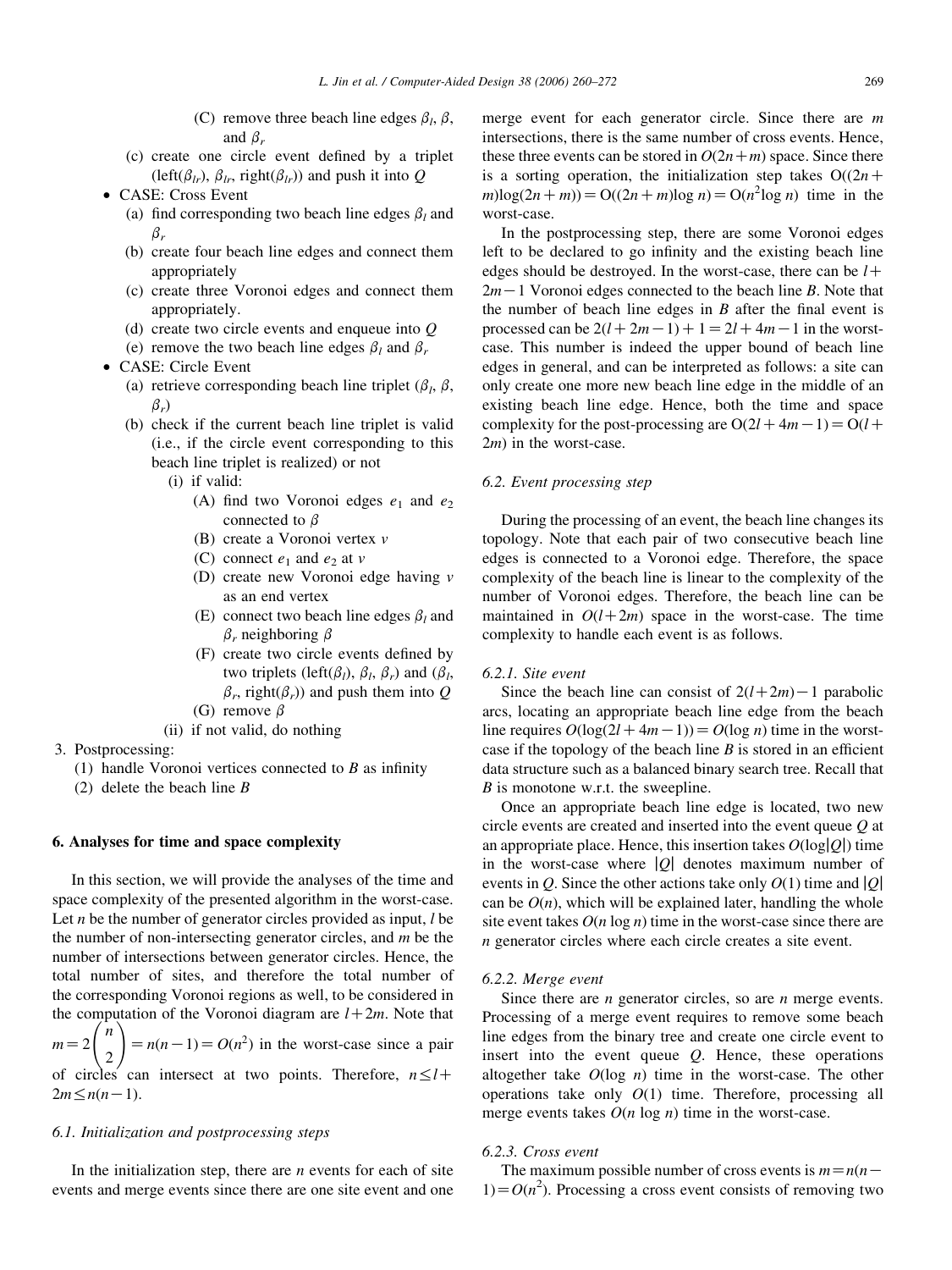<span id="page-10-0"></span>beach line edges and creating four beach line edges, and creating three new Voronoi edges. Note that each of removing and inserting a beach line edge from and to the binary tree takes  $O(\log n)$  time. However, creating a Voronoi edge and connecting it appropriately take only  $O(1)$  time. In addition, two new circle events are generated and inserted into the event queue  $Q$ , which takes also  $O(\log n)$  time. Therefore, processing all cross events takes  $O(m \log n) = O(n^2 \log n)$  time in the worst-case.

# 6.2.4. Circle event

For each circle event, one beach line edge is removed from  $B$ , two circle events are removed from  $Q$ , and two new circle events are created to be inserted into Q. Hence, this process takes  $O(\log |Q|)$  time where |Q| denotes the maximum size of the event queue Q.

Although there are many circle events generated in the processing, the total number of possible circle events to be processed is under a certain level, which is shown below.

Note that the number of non-intersecting circles is  $l$  and the number of intersections from the other  $(n-l)$  circles is m. Then, the number of sites, and therefore the number of Voronoi regions, is  $(l+2m)$ . Suppose that no circle is completely contained by another circle. Then, the number of vertices of the Voronoi diagram will not be larger than  $2(l+2m)-5$ , including m intersection points, since the Voronoi diagram is a planar graph. (It is known that a Voronoi diagram of N points has at most  $2N-5$  vertices and  $3N-6$  edges. Equality holds when the vertex degree is exactly 3.) If circles are allowed to be contained by others, the cardinality becomes even smaller. In addition, the Voronoi vertices at the intersection points have degree four and this fact may reduce the cardinality even smaller.

A vertex is created only from the center of an Apollonius circle corresponding to a circle event, except the vertices corresponding to m intersection points. Hence, the number of vertex creations, and therefore the related topology updates, never exceeds  $2(l+2m)-5-m$ . Hence, both the space and time complexity of circle event processing are  $O(l+m)$ .

Note that a site event creates two circle events. Since there are n circles, 2n circle events are created from site events. One merge event creates one circle event. Therefore, *n* circle events are created from merge events. Similarly, 2m circle events are created from m cross events. Note that some circle events will be removed in the middle of the process. When a circle event is processed, two new circle events are also created. In addition, the number of the process of the circle events is the same as the number of vertices, which is bounded by  $2(l+2m)-5-m$  as explained earlier. Hence, the total number of circle events created in the plane sweepping can be obtained by summing up the number of circle events enqueued in the process circle events and the one enqueued by the other events, and is  $2(2(l+2m)-5-m)+(2n+n+2m)=3n+4l+8m 10 < 7n + 8m$ .

Therefore, the total space and time complexities can be obtained by summing up all the time complexities in the above to result in  $O(n+m)$  and  $O((n+m)\log n)$  where  $0 \leq m \leq n(n-1)$ .

![](_page_10_Figure_11.jpeg)

Fig. 9. Statistics of computation time for various sets of randomly generated circles. The numbers in the horizontal axis denote number of circles where the numbers in the parenthesis are the number of intersections among the circles. The vertical axis denotes the computation time. (a) No intersection is allowed between circles. (b) Circles are allowed to intersect each other.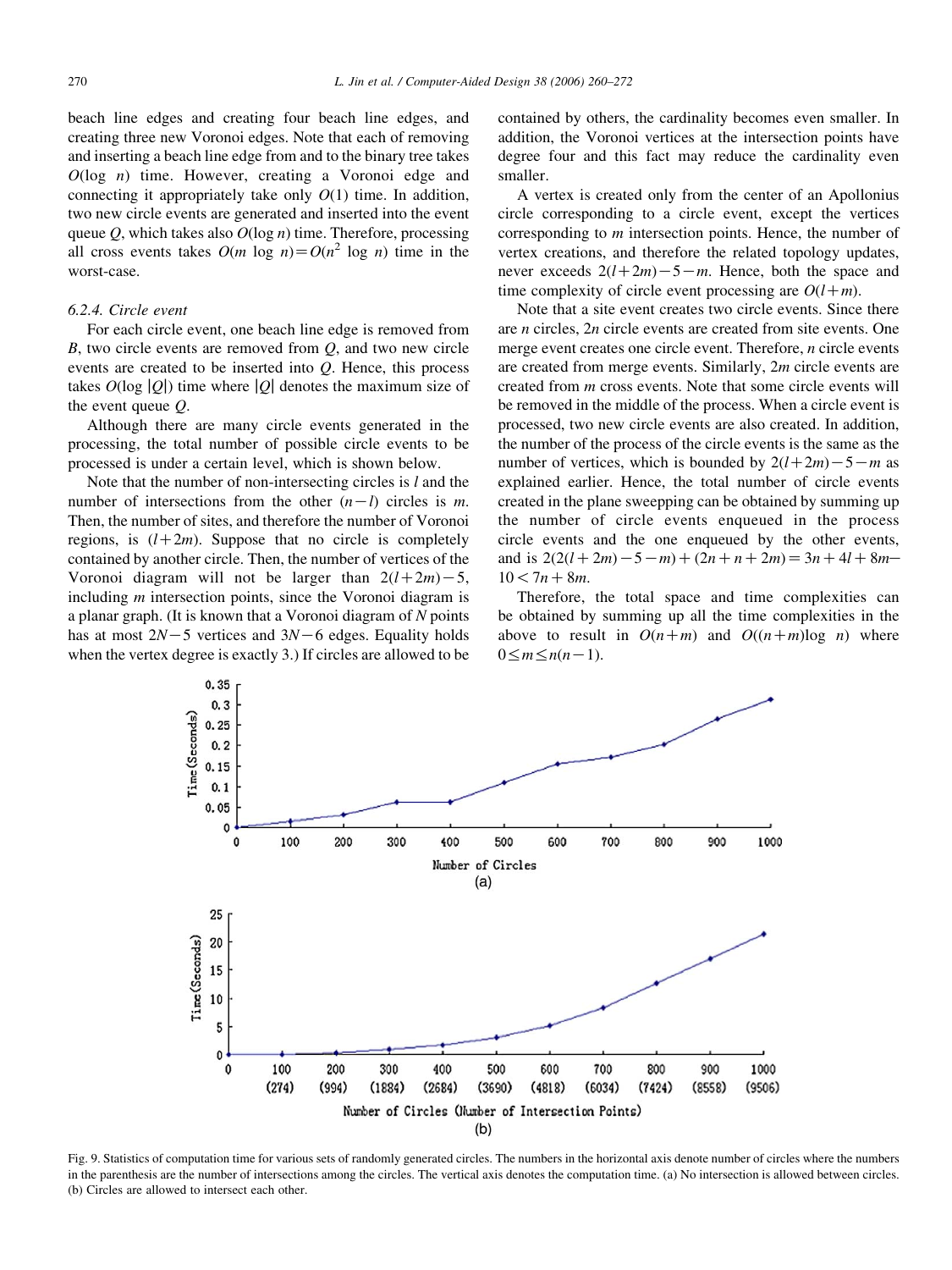<span id="page-11-0"></span>![](_page_11_Figure_1.jpeg)

Fig. 10. Examples of Voronoi diagram of circles computed by the proposed sweepline algorithm.

## 7. Discussions and conclusions

We have presented a sweepline algorithm for computing the Voronoi diagram for circle in the plane. Circles are allowed to be placed in arbitrary locations, and therefore they may intersect each other and a circle may even contain some others. The radius of a circle is allowed to be non-negative meaning that it can degenerate to a point.

In this paper, we discussed the construction of the Voronoi diagram for circles in a more general setting. We want to construct the correct Voronoi diagram regardless how the circles intersect each other. In the previous researches, the Voronoi edges are only defined exterior to both circles or interior to both circles. The locations exterior to one circle while interior to another are not considered in their works. In this paper, every point in the plane is assigned to the closest point on all circles. Hence, the relation between a circle and the corresponding Voronoi regions is one-to-many.

The time complexity of the proposed algorithm is  $O((n+\sqrt{C}C))$ m)log n), which is input sensitive but will not exceed  $O(n^2 \log n)$  $n$ ) in the worst-case. The algorithm uses a sweepline to sweep through the plane and makes the Voronoi diagram grow. The sweepline only stops at the event points, where the topology of the growing Voronoi diagram will be changed.

The proposed algorithm has been fully implemented in Microsoft  $C++$  environment and tested against various data sets. [Fig. 9](#page-10-0) shows some statistics of the run-time behavior from our experiments. We want to note that our current implementation is not fully optimized yet. Since the beach line, in our current implementation, is arranged not as a binary tree but as a linked list, the time behavior shows  $O((n+m)^2 \log n)$  instead of  $O((n+m)\log n)$ . Fig. 10 shows two examples of the computed Voronoi diagram from the implementation.

We expect that the approach in this article can be applied to more complex cases of Voronoi diagram such as the Voronoi diagram for polygons consisting of line segments as well as circular arcs.

#### Acknowledgements

This work was supported by the Natural Science Foundation of China (Project number 60225016, 60321002). D. Kim and D.-S. Kim were supported by Creative Research Initiatives from the Ministry of Science and Technology in Korea. We

thank Chang Huang from Department of Computer Science and Technology, Tsinghua University, for the discussions and the development of the user interface during the implementation.

#### References

- [1] de Berg M, van Kreveld M, Overmars M, Schwarzkopf O. Computational geometry: algorithms and applications. 2nd ed. Berlin: Springer; 2000.
- [2] Fortune S. A sweepline algorithm for Voronoi diagrams. Algorithmica 1987;2:153–74.
- [3] Kim D, Kim D-S, Sugihara K. Apollonius tenth problem via raidus adjustment and Möbius transformations. Comput Aided Des; 2006;38(1): 14–21.
- [4] Kim D, Kim D-S. Region-expansion for the Voronoi diagram of 3D spheres, Comput Aided Des; in press, DOI: 10.1016/.jcad.2005.11.007.
- [5] Kim D-S, Kim D, Sugihara K. Voronoi diagram of a circle set from Voronoi diagram of a point set: I. Topology. Comput Aided Geom Des 2001;18(6):541–62.
- [6] Kim D-S, Kim D, Sugihara K. Voronoi diagram of a circle set from Voronoi diagram of a point set: II. Geometry. Comput Aided Geom Des 2001;18(6):563–85.
- [7] Kim D-S, Yu K, Cho Y, Kim D, Yap C. Shortest paths for disc obstacles. Lect Notes Comput Sci 2004;3045:62–70.
- [8] Kim D-S, Cho Y, Kim D. Euclidean Voronoi diagram of 3D balls and its computation via tracing edges. Comput Aided Des 2005;37:1412–24.
- [9] Kim D-S, Cho C-H, Cho Y, Kim D. Pocket recognition on a protein using Euclidean Voronoi diagram of atoms, J Mol Graph Model. Submitted for publication.
- [10] Lee DT, Drysdale RL. Generalization of Voronoi diagrams in the plane. SIAM J Comput 1981;10(1):73–87.
- [11] Lee YJ, Kim D-G, Kim G-S, Kim D-S, Kim YD. Effect of the W–W contiguity on conductivity of W-Cu composite using the Voronoi diagram. Z fuer Metallkund 2005;3:255–8.
- [12] Mäntylä M. An introduction to solid modeling. Rockville, MD: Computer Science Press; 1988.
- [13] Okabe A, Boots B, Sugihara K, Chiu SN. Spatial tessellations concepts and applications of voronoi diagrams. 2nd ed. London: Wiley; 1999.
- [14] Preparata FP, Shamos MI. Computational geometry: an introduction. New York: Springer; 1985.
- [15] Ryu J, Park R, Kim D-S. Molecular surfaces on proteins via beta shapes, Comput Aided Des. Submitted for publication.
- [16] Sharir M. Intersection and closest-pair problems for a set of planar discs. SIAM J Comput 1985;14(2):448–68.
- [17] Sugihara K. Approximation of generalized Voronoi diagrams by ordinary Voronoi diagrams. Graph Models Image Process 1993;55(6): 522–31.
- [18] Sugihara K, Sawai M, Sano H, Kim D-S, Kim D. Disk packing for the estimation of the size of a wire bundle. Jpn J Ind Appl Math 2004;21(3): 259–78.
- [19] Yap CK. An  $O(n \log n)$  algorithm for the Voronoi diagram of a set of simple curve segments. Discrete Comput Geom 1987;2:365–93.